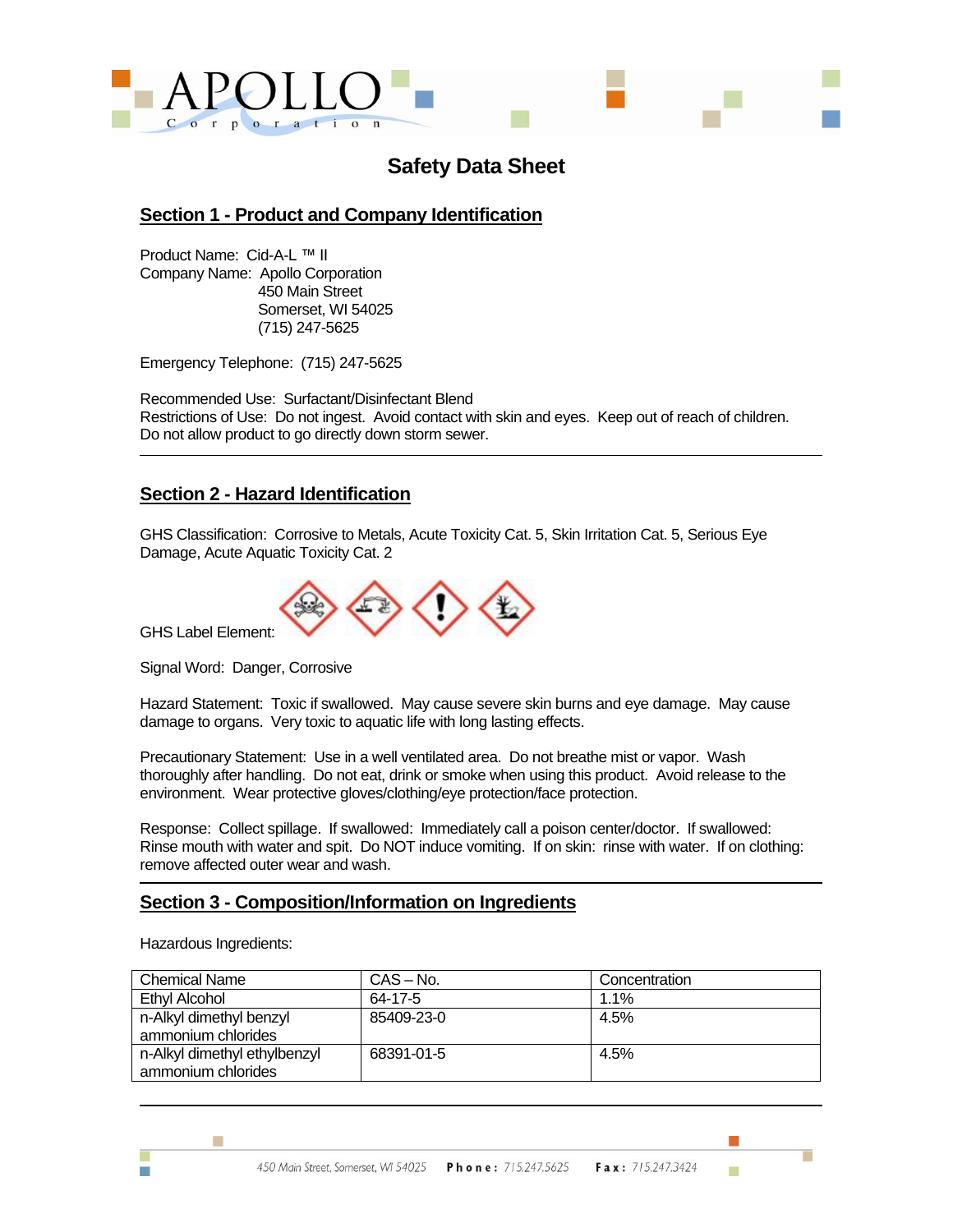

#### **Section 4 - First Aid Measures**

Eye Contact: Flush eyes with plenty of water for at least 15 minutes.

Skin Contact: Wash off skin and remove contaminated clothing. Do not reuse contaminated clothing.

Inhalation: If dust, vapors or mist cause distress, remove to fresh air. Use oxygen or artificial respiration, if needed.

Ingestion: If swallowed, consult a physician immediately. If symptoms persist, consult a physician.

#### **Section 5 - Fire Fighting Methods**

Extinguishing Media: Water, Dry Chem, CO<sub>2</sub>, Foam.

Fire Fighting Equipment: Use self- contained breathing apparatus with full face plate for maximum respiratory protection in fires involving chemicals.

Chemical Hazards from Fire: Strong Acids and Bases react with Aluminum to form Hydrogen which is explosive if ignited. Dust may present an explosive hazard.

#### **Section 6 - Accidental Release Measures**

Personal Protective Equipment: Use impervious gloves, Use face shield or goggles, if vapors, fumes or dust are present use a MSHA or NIOSH self-contained breathing apparatus.

Methods and Materials for Clean Up: Follow instructions on label. For small spills, clean up with absorbent and dispose of product in accordance with Federal, State and Local regulations and laws.

#### **Section 7 - Handling and Storage**

m.

Storage: Indoor, outdoor, avoid sparks, fire and open flame. Do not heat or refrigerate.

Other Precautions: Surfaces become slippery when wet. Wear proper footwear. Always guard against slipping or falling. Do not take internally! If ingested call a physician! Do not inhale vapors, fumes or dust! Wash thoroughly after handling.

#### **Section 8 - Exposure Controls/Personal Protection**

| Indredient                     | יחה<br>--<br>ıΡ<br>ໍ່ ໄພ.<br>-- | $\mathbf{v}$ |
|--------------------------------|---------------------------------|--------------|
| Ethyl<br>denatured<br>Alcohol. | ,000                            | .000<br>-    |

Personal Protective Equipment: Eye protection, skin protection (impervious gloves), local exhaust and adequate ventilation.

m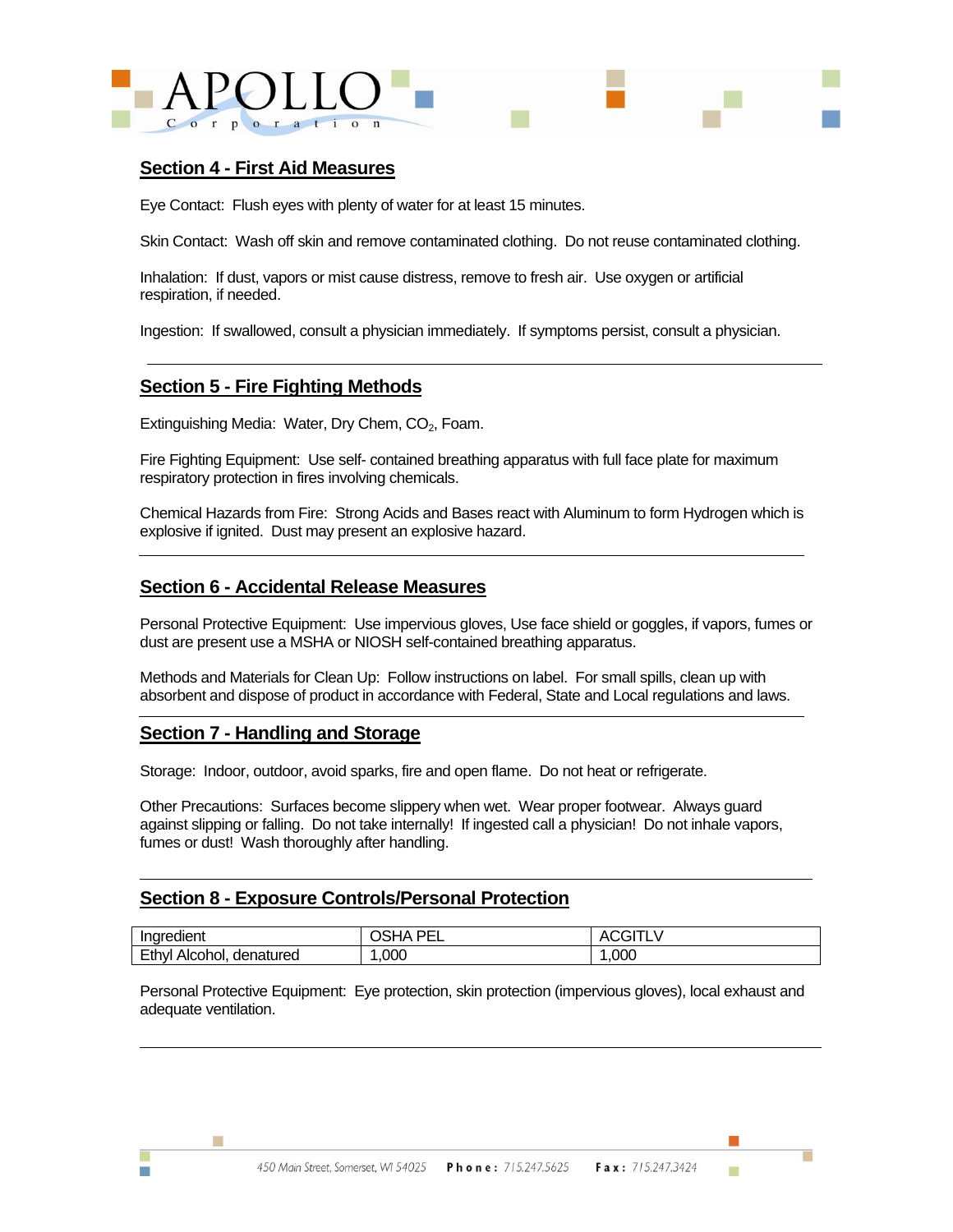

### **Section 9 - Physical and Chemical Properties**

| Appearance:           | Clear          | Odor:        | <b>Slight Alcohol</b> | pH:            | 12@24% Solids             |
|-----------------------|----------------|--------------|-----------------------|----------------|---------------------------|
|                       |                |              |                       |                | in Aqueous                |
|                       |                |              |                       |                | Medium                    |
| Specific              | 1.05           | Flammability | NA/ND                 | Evaporation    | Slower than               |
| Gravity:              |                | Limits:      |                       | Rate:          | Ether                     |
| <b>Boiling Point:</b> | $212^{\circ}F$ | Flash Point: | >200F                 | Vapor Density: | >Air                      |
| Vapor                 | <b>ND</b>      | Water        | Complete              | Volatiles:     | 76% by weight             |
| Pressure:             |                | Solubility:  |                       |                | Volatiles=Boiling         |
|                       |                |              |                       |                | Point $<$ 400 $\degree$ F |

#### **Section 10 - Stability and Reactivity**

Incompatibility: Strong Oxidizing Agents

Hazardous Polymerization: Will not occur

Stability: Stable

### **Section 11 - Toxicological Information**

Effects of Exposure: Product is toxic, may cause death.

Eyes: Contact can cause irreversible eye damage or burns.

Skin: Prolonged contact may cause burns or irritation.

Inhalation: Vapor may cause drowsiness, nausea, loss of motor skills or disorientation. Do not create mist.

Ingestion: Causes digestive tract burns.

### **Section 12 - Ecological Information**

Toxicity: Very toxic to aquatic life.

Ħ

n

Other Adverse Effects: No other adverse effects: product is considered readily biodegradable.

Г

ш